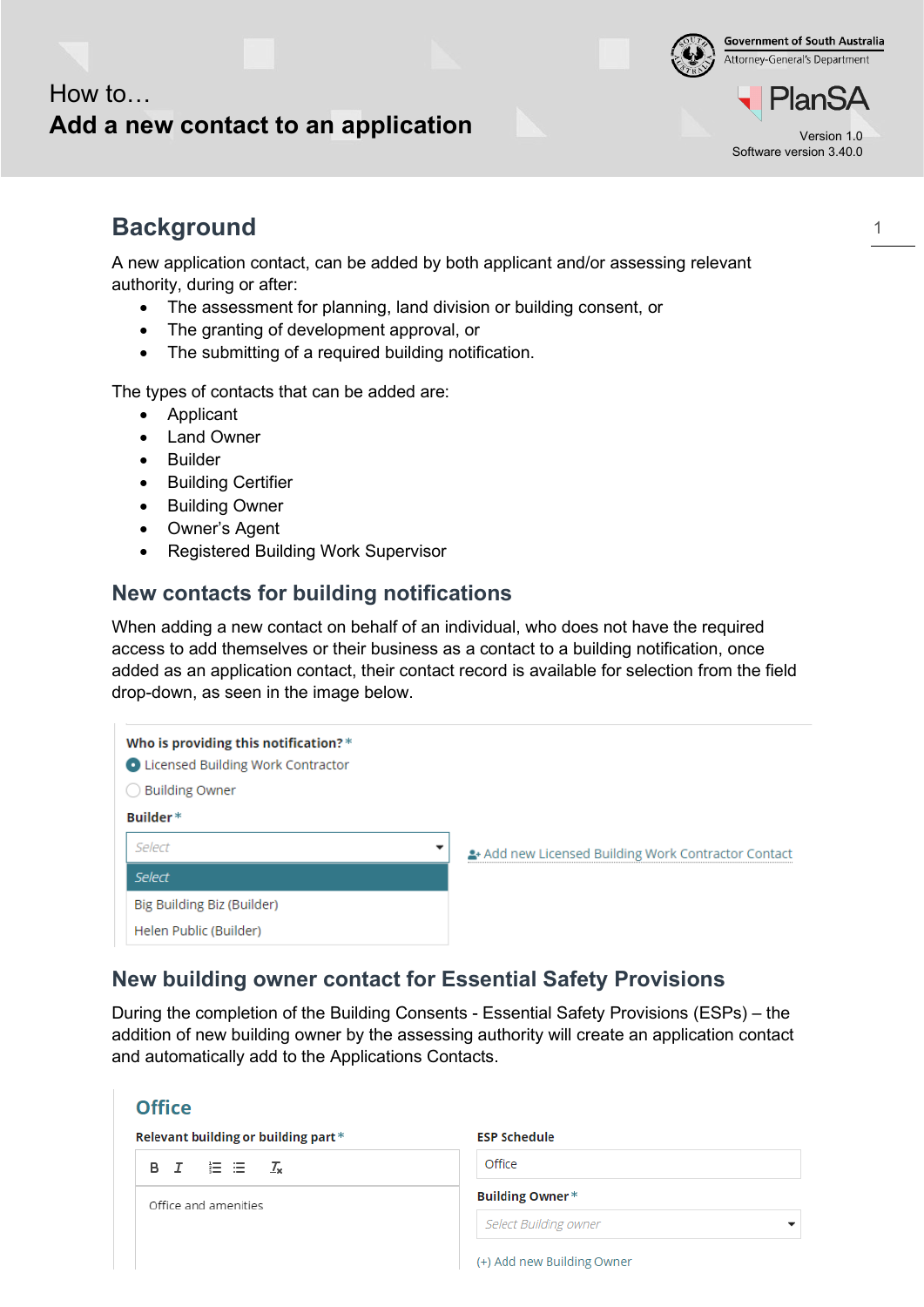



'lanSA Software version 3.40.0

2

### **Confirmation added as an application contact**

When a new contact is added they receive an email advising their addition as an application contact, along with the 'primary contact' for the application.



This email is to advise that you have been added or updated as the Builder for Application ID 22000114.

### **Included instructions**

- [Locate the application contacts](#page-2-0)
- [Add a new individual](#page-3-0) contact
- [Add a Business Contact](#page-6-0)
- [Add a Crown Agency Contact](#page-7-0)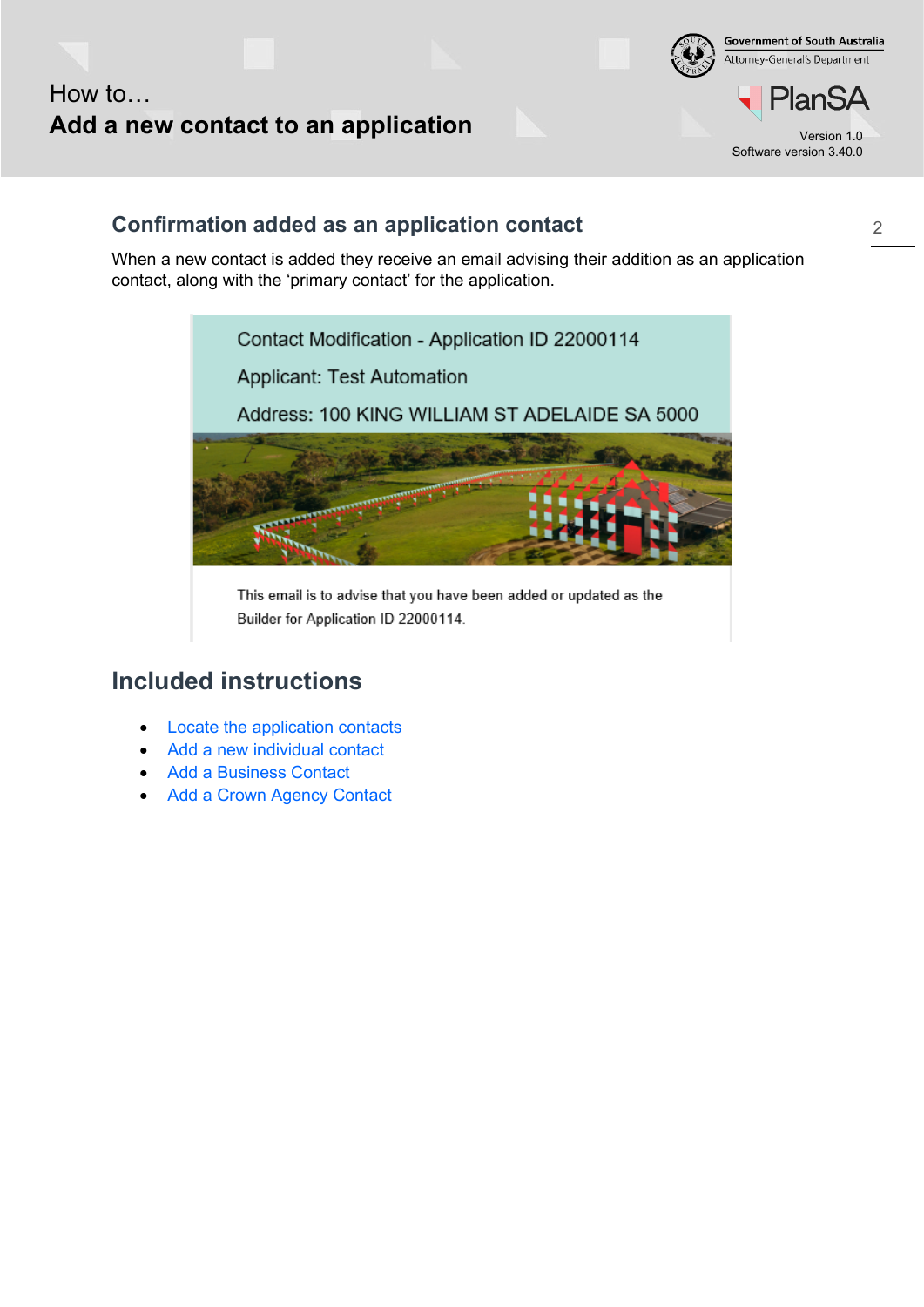

3

<span id="page-2-0"></span>

|                                                                                                                                           |          |                     | Locate the application contacts | 1. Search for the development application using the ID number. |  |
|-------------------------------------------------------------------------------------------------------------------------------------------|----------|---------------------|---------------------------------|----------------------------------------------------------------|--|
|                                                                                                                                           | 22000114 |                     |                                 | Advanced Search<br>Q<br><b>O</b> Help                          |  |
| Tip for assessing authorities: Remove the Assigned to me only checkbox to view all<br>applications.                                       |          |                     |                                 |                                                                |  |
| 2. Click on the <b>ID</b> of the application to view more details.<br>1 results for: "22000114"<br>Assigned to me only                    |          |                     |                                 |                                                                |  |
| ID                                                                                                                                        | T        | Owner               |                                 | Location                                                       |  |
|                                                                                                                                           | 22000114 | <b>T</b> Automation |                                 | 100 KING WILLIAM ST ADELAIDE SA<br>5000                        |  |
| The development application - summary screen shows.<br>3.                                                                                 |          |                     |                                 |                                                                |  |
| Development application: 22000114<br>Land Division Certificates<br><b>Building Notifications</b><br>Summary<br>Documents<br>Event History |          |                     |                                 |                                                                |  |



4. Scroll down the page, until the **applicant contacts** are visible.

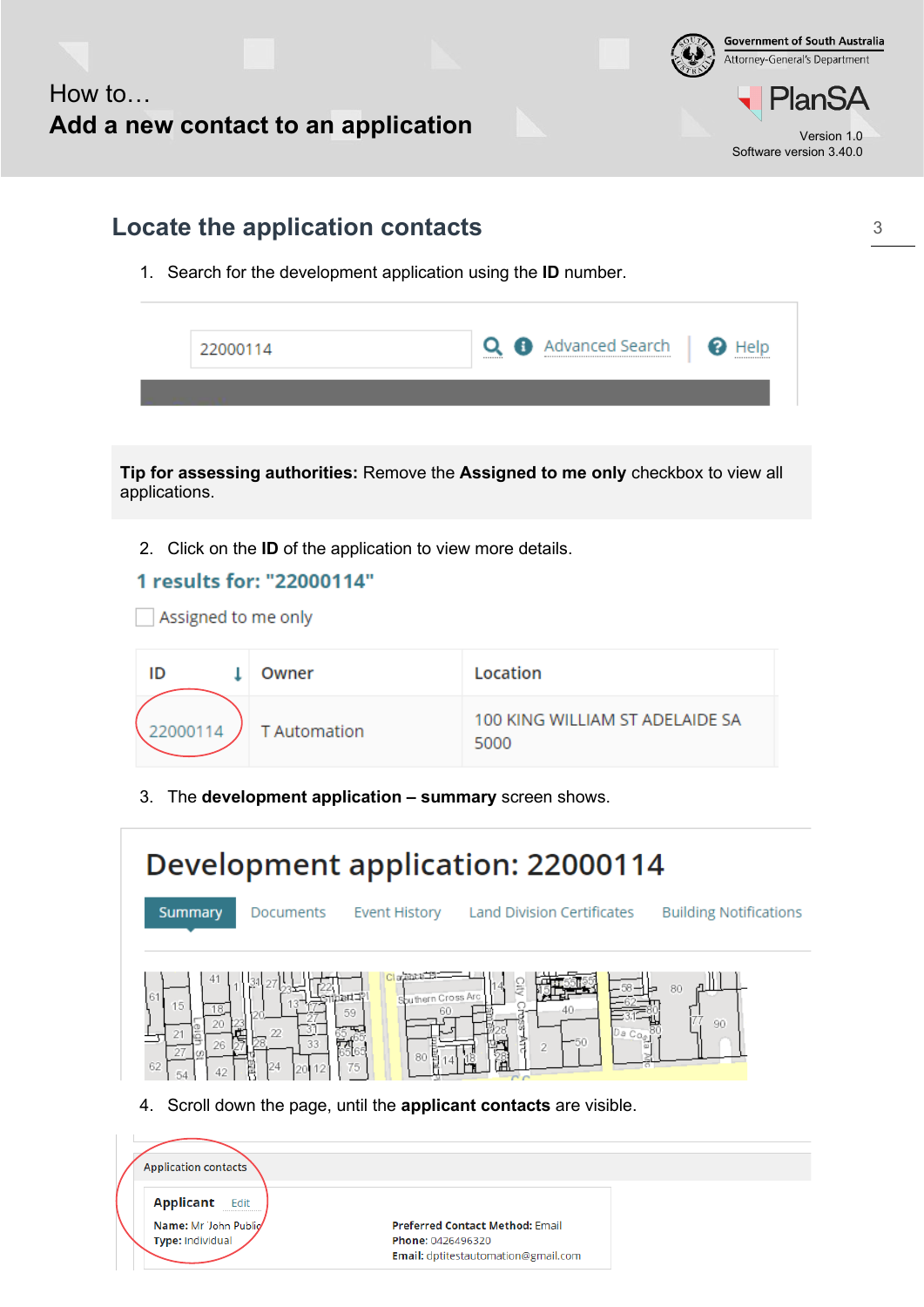

#### **Government of South Australia** Attorney-General's Department

**PlanSA** Software version 3.40.0

### <span id="page-3-0"></span>**Add a new individual contact**

5. Click on **Add new application contact**.

| Name: Big Building Biz                      | <b>Preferred Contact Method: Email</b> |
|---------------------------------------------|----------------------------------------|
| <b>Type: Business</b>                       | <b>Phone: 84254000</b>                 |
| <b>Address: 60 FLINDERS STREET ADELAIDE</b> | Email: dptitestautomation@gmail.com    |
| <b>Builders Licence No: 4546</b>            |                                        |
|                                             |                                        |

The **Edit Contact** screen will show.

 $\mathbb{L}$ 

6. Select the Contact Type from the drop-down list, e.g. Builder

| <b>Edit Contact</b>    |              |                                                      |
|------------------------|--------------|------------------------------------------------------|
| * Contact Type         |              | --- Select One ---                                   |
| <b>INDIVIDUAL</b>      | <b>BUSIN</b> | --- Select One ---                                   |
|                        |              | Applicant                                            |
| Title $*$              |              | <b>Builder</b>                                       |
| --- Select One ---     |              | <b>Building Certifier</b>                            |
| First Name*            |              | <b>Building Owner</b>                                |
|                        |              | Land Owner                                           |
| 100 characters maximum |              | Owner's Agent<br>Registered Building Work Supervisor |

7. Leave the default contact type **INDIVIDUAL**.

| <b>Edit Builder</b>                  |         |  |
|--------------------------------------|---------|--|
| * Contact Type                       | Builder |  |
| <b>INDIVIDUAL</b><br><b>BUSINESS</b> |         |  |
| Title $*$                            |         |  |
| --- Select One ---                   |         |  |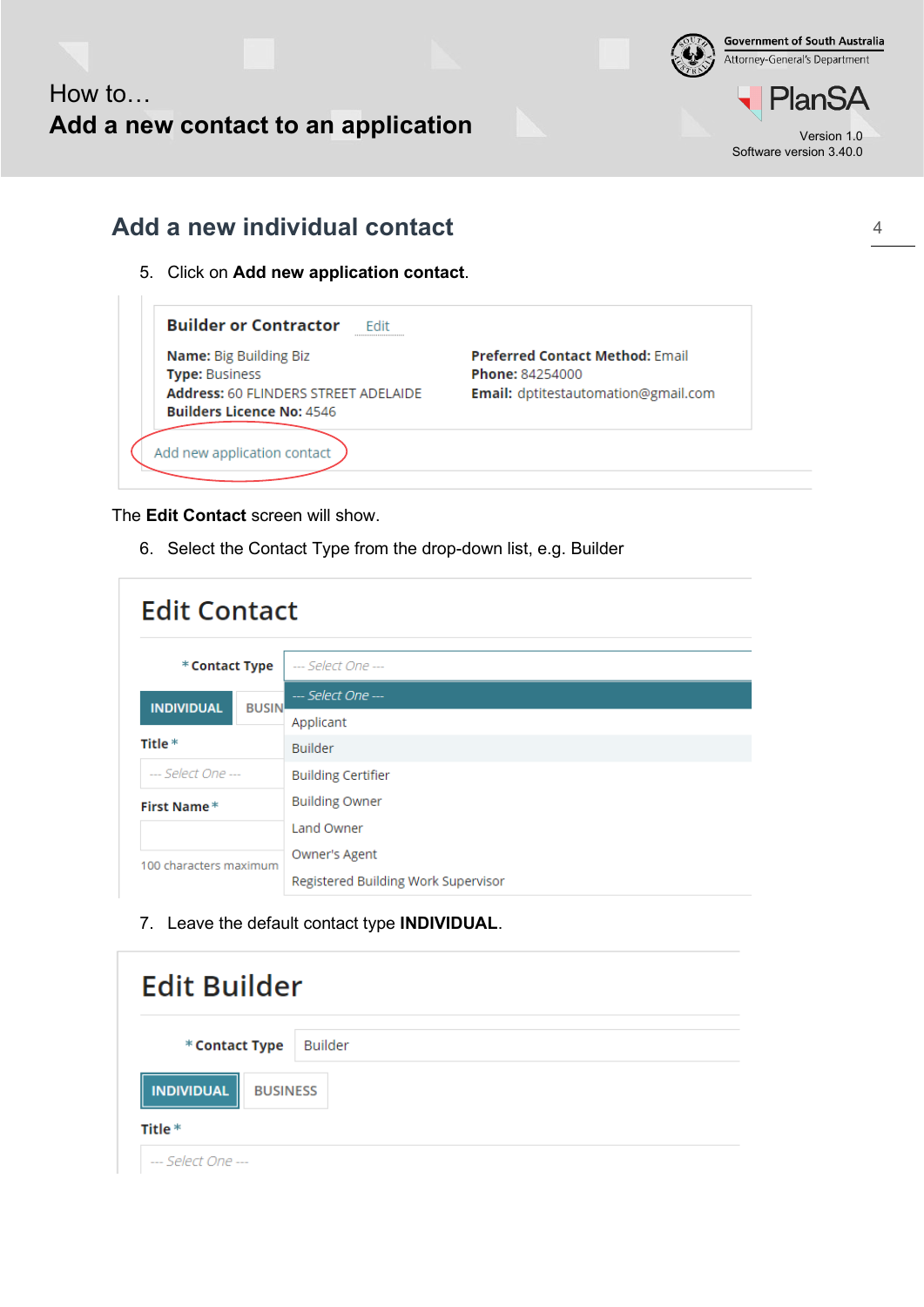

### How to… **Add a new contact to an application**

lan' Software version 3.40.0

8. Complete the individual contact information.

#### **Contact Name\***:

Title – First Name – Last Name

#### **Licence Number**

Is shown when the new contact is a builder, building certifier, owner's agent or registered building work supervisor.

#### **Post Address\***

Start typing the address and then select the matching address.

| Postal Address *                  |  |  |  |
|-----------------------------------|--|--|--|
| 50 flinder                        |  |  |  |
| 50 FLINDERS DRIVE, STREAKY BAY    |  |  |  |
| 50 FLINDERS HIGHWAY, ELLISTON     |  |  |  |
| 50 FLINDERS AVENUE, COFFIN BAY    |  |  |  |
| 50 FLINDERS HIGHWAY, PORT LINCOLN |  |  |  |

### <span id="page-4-0"></span>**Manually enter the postal address**

If the 'no results found' or a matching address has not shown, then select **Enter the address manually**.

| Postal Address *                     |
|--------------------------------------|
|                                      |
| Type an address to search $\bigcirc$ |
| Enter the address manually           |

The enter the Country, Street Address, City, State and Post Code.

| Country*               |
|------------------------|
| Australia              |
| Street Address *       |
| 50 Flinders Street     |
| 500 characters maximum |
| $City*$                |
| Adelaide               |
| 50 characters maximum  |
| State $*$              |
| South Australia        |
| Postcode*              |
| 5001                   |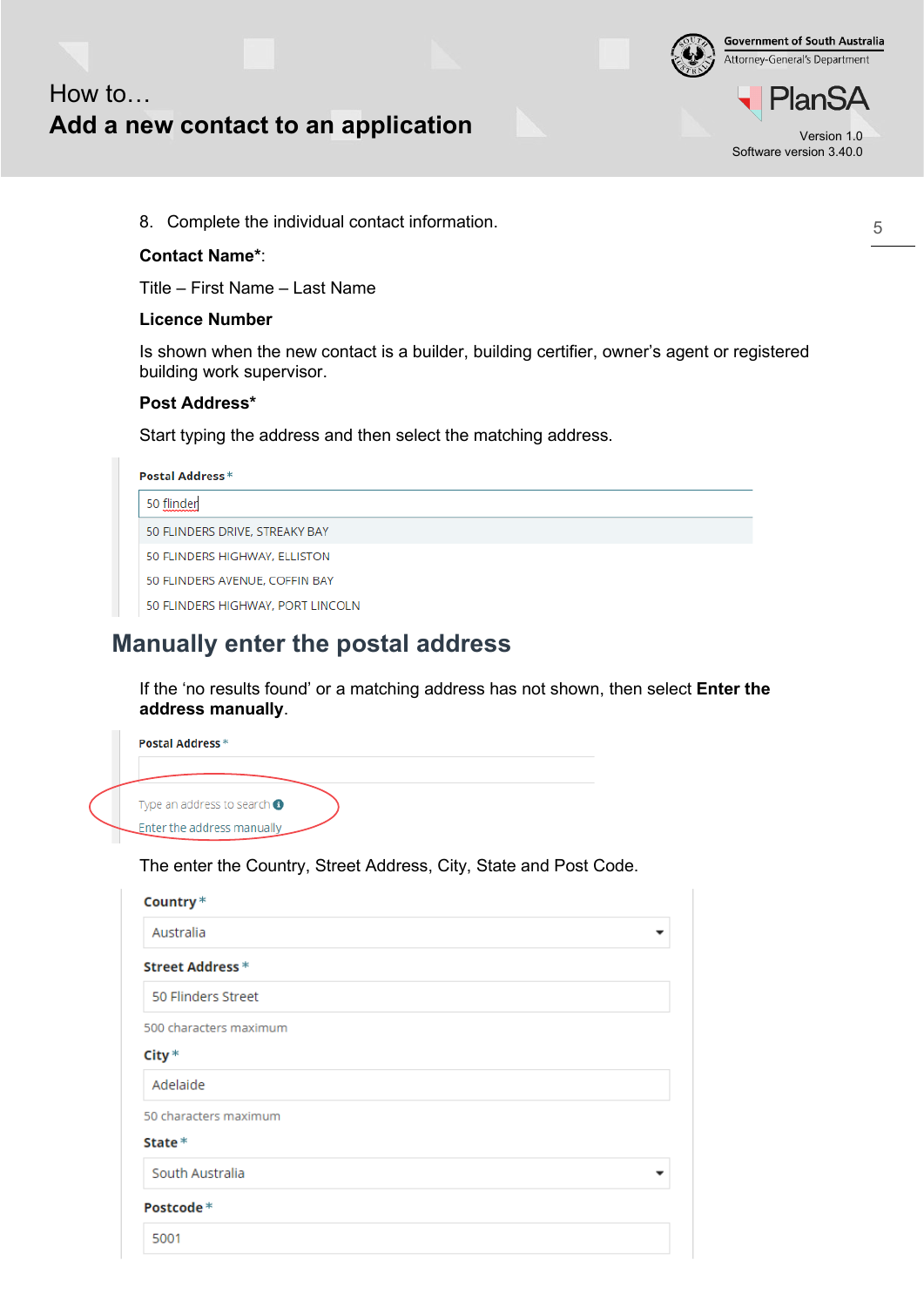

## How to… **Add a new contact to an application**

PlanSA Software version 3.40.0

**Preferred contact method:** leave 'email' default or change to 'post'.

#### **Phone**\*

**Alternative phone:** is optional. Leave blank if no alternative phone number.

**Email**\*

9. Click on **Save** to keep the changes.

| <b>Preferred Contact Method</b>                                                       |             |
|---------------------------------------------------------------------------------------|-------------|
| Email                                                                                 |             |
| Phone $*$                                                                             |             |
| 84254000                                                                              |             |
| Enter a local, national or international number - with plus sign. Spaces are allowed. |             |
| <b>Alternative Phone</b>                                                              |             |
|                                                                                       |             |
| Enter a local, national or international number - with plus sign. Spaces are allowed. |             |
| Email $*$                                                                             |             |
| hpublic@gmal.com                                                                      |             |
| 50 characters maximum.                                                                |             |
|                                                                                       |             |
| <b>CANCEL</b>                                                                         | <b>SAVE</b> |
|                                                                                       |             |

The contact is added the to the **Application Contacts** and when more than one of the same contact types, e.g. builder a number is shown.

| <b>Name:</b> Big Building Biz<br><b>Type: Business</b>                          | <b>Preferred Contact Method: Email</b><br>Phone: 84254000            |
|---------------------------------------------------------------------------------|----------------------------------------------------------------------|
| <b>Address: 60 FLINDERS STREET ADELAIDE</b><br><b>Builders Licence No: 4546</b> | <b>Email:</b> dptitestautomation@gmail.com                           |
|                                                                                 |                                                                      |
| <b>Builder or Contractor 2 Fdit</b>                                             |                                                                      |
| Name: Ms Helen Public                                                           | <b>Preferred Contact Method: Email</b>                               |
| <b>Type: Individual</b><br><b>Address: 50 Flinders Street Adelaide</b>          | <b>Phone: 84254000</b><br><b>Email:</b> dptitestautomation@gmail.com |

6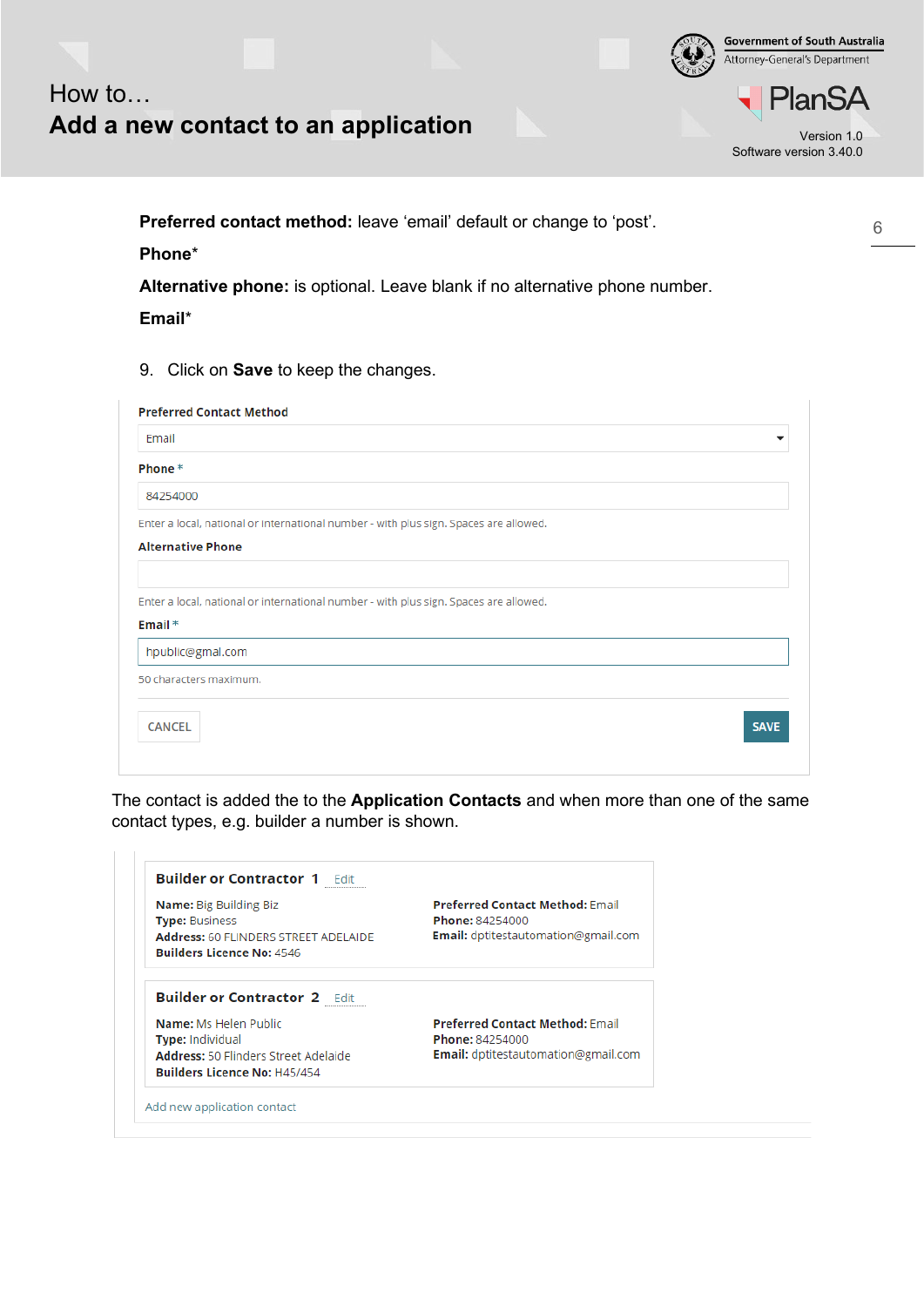

Attorney-General's Department lan:

**Government of South Australia** 

Software version 3.40.0

7

### <span id="page-6-0"></span>**Add a Business Contact**

- 1. Select the Contact Type from the drop-down list, e.g. Owner's Agent
- 2. Select the contact type **BUSINESS**.

| <b>Edit Owner's Agent</b>      |  |  |
|--------------------------------|--|--|
| * Contact Type   Owner's Agent |  |  |
| INDIVIDUAL BUSINESS            |  |  |

3. Complete the business contact information.

#### **Business Name\***

#### **Licence Number**

Is shown when the new contact is a builder, building certifier, owner's agent or registered building work supervisor.

#### **Postal Address**

Start typing the address and then select the matching address.

If the 'no results found' or a matching address has not shown, then complete [Manually enter](#page-4-0)  [the postal address](#page-4-0) instructions.

| <b>Postal Address</b> *        |  |  |  |  |  |
|--------------------------------|--|--|--|--|--|
| 50 flinder                     |  |  |  |  |  |
| 50 FLINDERS DRIVE, STREAKY BAY |  |  |  |  |  |
| 50 FLINDERS HIGHWAY, ELLISTON  |  |  |  |  |  |

**Preferred contact method:** leave 'email' default or change to 'post'.

#### **Phone**\*

**Alternative phone:** is optional. Leave blank if no alternative phone number.

**Email**\*

4. Click on **Save** to keep the changes.

| Enter a local, national or international number - with plus sign. Spaces are allowed. |             |
|---------------------------------------------------------------------------------------|-------------|
| Email $*$                                                                             |             |
| sellingRE@optus.com                                                                   |             |
| 50 characters maximum.                                                                |             |
| <b>CANCEL</b>                                                                         | <b>SAVE</b> |